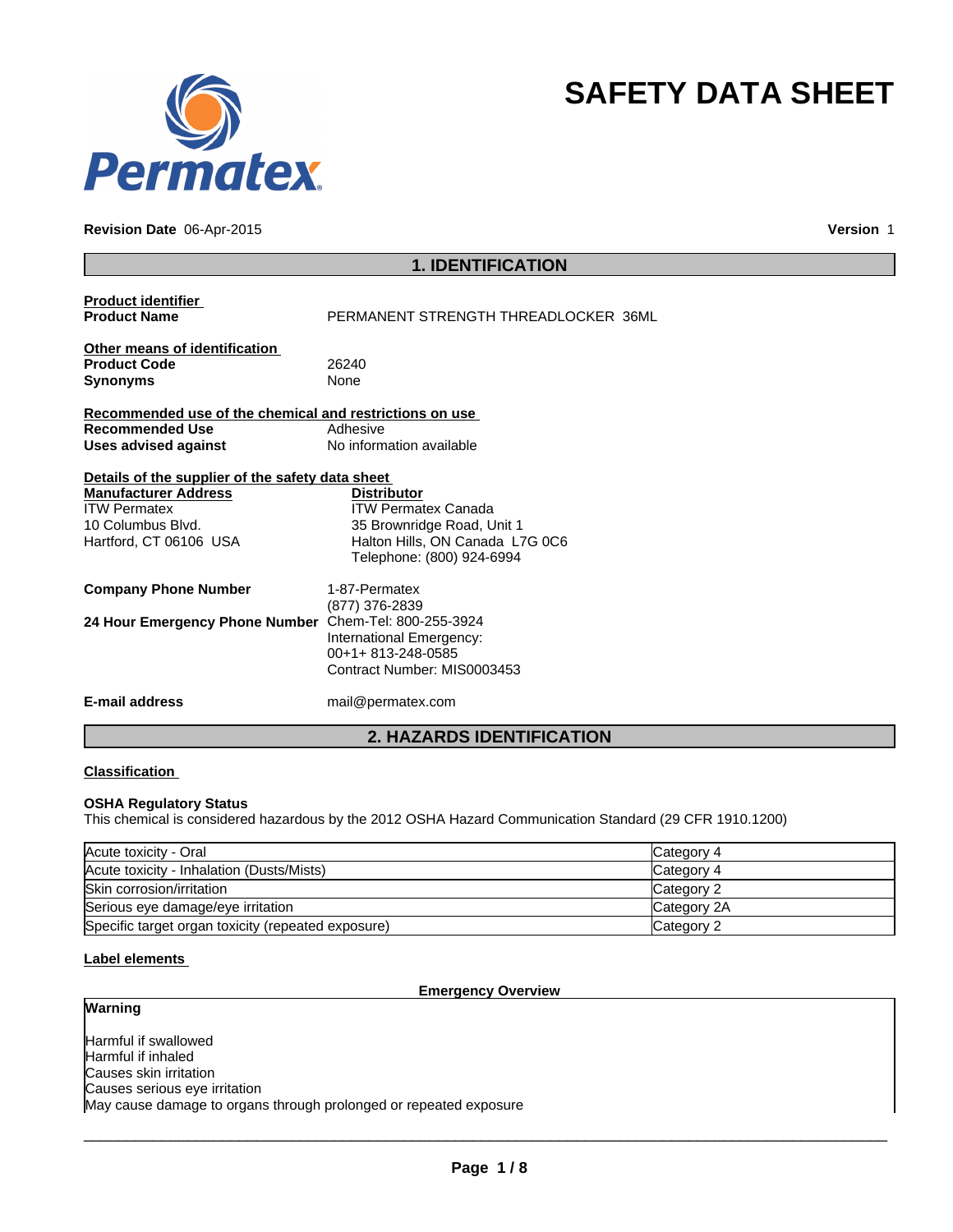

\_\_\_\_\_\_\_\_\_\_\_\_\_\_\_\_\_\_\_\_\_\_\_\_\_\_\_\_\_\_\_\_\_\_\_\_\_\_\_\_\_\_\_\_\_\_\_\_\_\_\_\_\_\_\_\_\_\_\_\_\_\_\_\_\_\_\_\_\_\_\_\_\_\_\_\_\_\_\_\_\_\_\_\_\_\_\_\_\_\_\_\_\_

### **Precautionary Statements - Prevention**

Wash face, hands and any exposed skin thoroughly after handling Do not eat, drink or smoke when using this product Use only outdoors or in a well-ventilated area Wear protective gloves/protective clothing/eye protection/face protection Do not breathe dust/fume/gas/mist/vapors/spray

### **Precautionary Statements - Response**

Get medical advice/attention if you feel unwell Specific treatment (see supplemental first aid instructions on this label) IF IN EYES: Rinse cautiously with water for several minutes. Remove contact lenses, if present and easy to do. Continue rinsing If eye irritation persists: Get medical advice/attention IF ON SKIN: Wash with plenty of soap and water If skin irritation occurs: Get medical advice/attention Take off contaminated clothing and wash before reuse IF INHALED: Remove victim to fresh air and keep at rest in a position comfortable for breathing Call a POISON CENTER or doctor/physician if you feel unwell IF SWALLOWED: Call a POISON CENTER or doctor/physician if you feel unwell Rinse mouth

### **Precautionary Statements - Disposal**

Dispose of contents/container to an approved waste disposal plant

### **Hazards not otherwise classified (HNOC)**

Not applicable

## **Other Information**

Harmful to aquatic life with long lasting effects

Unknown acute toxicity 94.66% of the mixture consists of ingredient(s) of unknown toxicity

# **3. COMPOSITION/INFORMATION ON INGREDIENTS**

### **substance(s)**

| <b>Chemical Name</b>         | <b>CAS No</b> | Weight-%  | <b>Trade Secret</b> |
|------------------------------|---------------|-----------|---------------------|
| POLYGLYCOL DIMETHACRYLATE    | 25852-47-5    | $40 - 70$ |                     |
| DIMETHYLBENZYL HYDROPEROXIDE | $80 - 15 - 9$ |           |                     |
| <b>SACCHARIN</b>             | $81 - 07 - 2$ |           |                     |

\*The exact percentage (concentration) of composition has been withheld as a trade secret.

## **4. FIRST AID MEASURES**

### **Description of first aid measures**

General advice **Get medical advice/attention if you feel unwell.**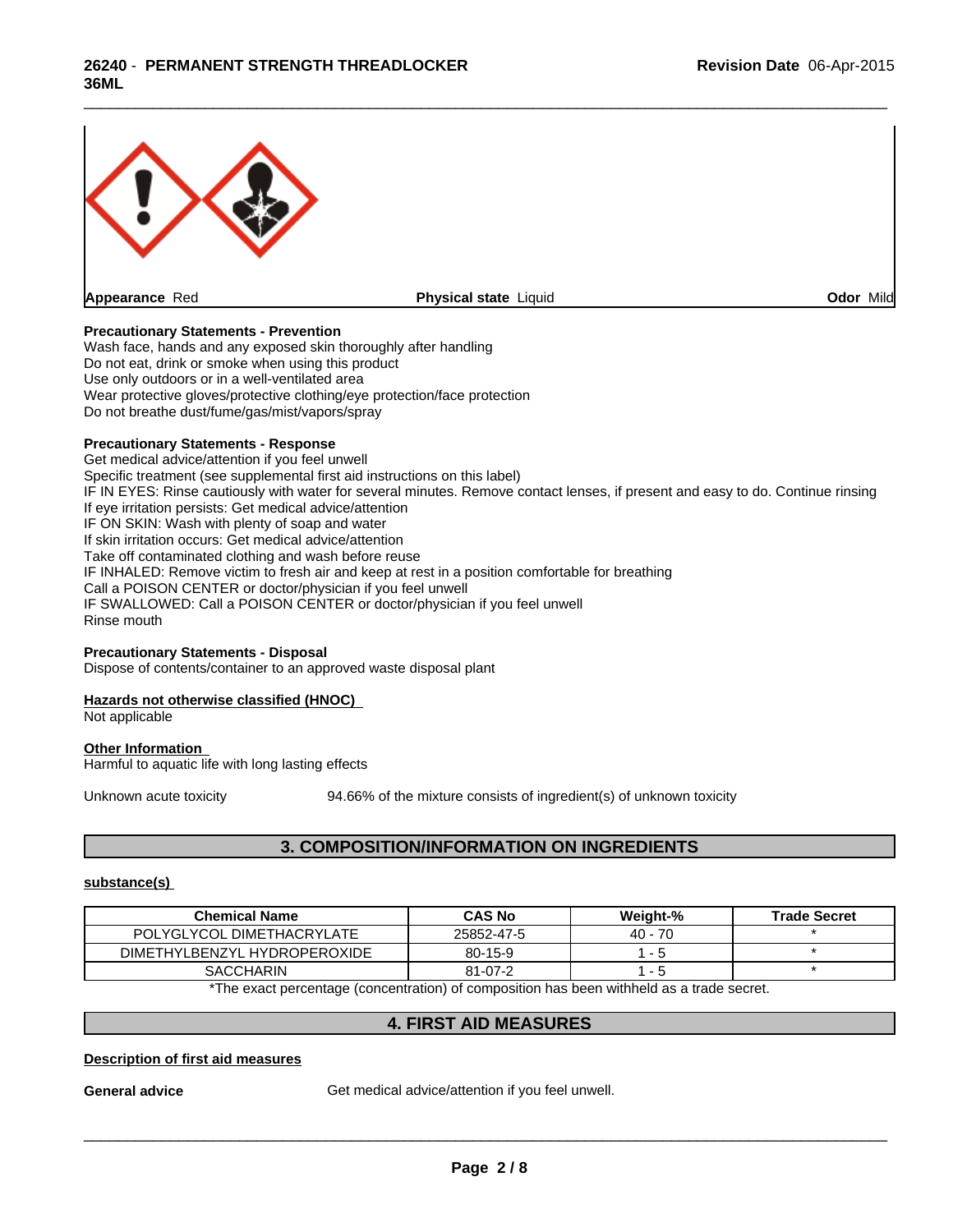| Eye contact                                                                                                | IF IN EYES: Rinse cautiously with water for several minutes. Remove contact lenses, if<br>present and easy to do. Continue rinsing. If eye irritation persists: Get medical<br>advice/attention. |
|------------------------------------------------------------------------------------------------------------|--------------------------------------------------------------------------------------------------------------------------------------------------------------------------------------------------|
| <b>Skin contact</b>                                                                                        | IF ON SKIN:. Wash skin with soap and water. If skin irritation persists, call a physician.<br>Wash contaminated clothing before reuse.                                                           |
| <b>Inhalation</b>                                                                                          | IF INHALED: Remove victim to fresh air and keep at rest in a position comfortable for<br>breathing. If symptoms persist, call a physician.                                                       |
| Ingestion                                                                                                  | IF SWALLOWED. Do NOT induce vomiting. Never give anything by mouth to an<br>unconscious person. Call a physician.                                                                                |
| Self-protection of the first aider                                                                         | Use personal protective equipment as required. Avoid contact with skin, eyes or clothing.                                                                                                        |
| Most important symptoms and effects, both acute and delayed                                                |                                                                                                                                                                                                  |
| <b>Symptoms</b>                                                                                            | See section 2 for more information.                                                                                                                                                              |
|                                                                                                            | Indication of any immediate medical attention and special treatment needed                                                                                                                       |
| Note to physicians                                                                                         | Treat symptomatically.                                                                                                                                                                           |
|                                                                                                            | <b>5. FIRE-FIGHTING MEASURES</b>                                                                                                                                                                 |
| Carbon dioxide (CO2), Dry chemical, Foam<br>Unsuitable extinguishing media<br>None.                        |                                                                                                                                                                                                  |
| Specific hazards arising from the chemical<br>None in particular.                                          |                                                                                                                                                                                                  |
| <b>Explosion data</b><br><b>Sensitivity to Mechanical Impact</b><br><b>Sensitivity to Static Discharge</b> | None.<br>None.                                                                                                                                                                                   |
| Protective equipment and precautions for firefighters<br>protective gear.                                  | As in any fire, wear self-contained breathing apparatus pressure-demand, MSHA/NIOSH (approved or equivalent) and full                                                                            |
|                                                                                                            | <b>6. ACCIDENTAL RELEASE MEASURES</b>                                                                                                                                                            |
|                                                                                                            | Personal precautions, protective equipment and emergency procedures                                                                                                                              |
| <b>Personal precautions</b>                                                                                | Ensure adequate ventilation, especially in confined areas. Avoid contact with eyes and skin.<br>Use personal protective equipment as required.                                                   |
| <b>Environmental precautions</b>                                                                           |                                                                                                                                                                                                  |
| <b>Environmental precautions</b>                                                                           | Do not flush into surface water or sanitary sewer system. See Section 12 for additional<br>ecological information.                                                                               |
| Methods and material for containment and cleaning up                                                       |                                                                                                                                                                                                  |
| <b>Methods for containment</b>                                                                             | Prevent further leakage or spillage if safe to do so.                                                                                                                                            |
| Methods for cleaning up                                                                                    | Ensure adequate ventilation. Soak up with inert absorbent material. Sweep up and shovel<br>into suitable containers for disposal.                                                                |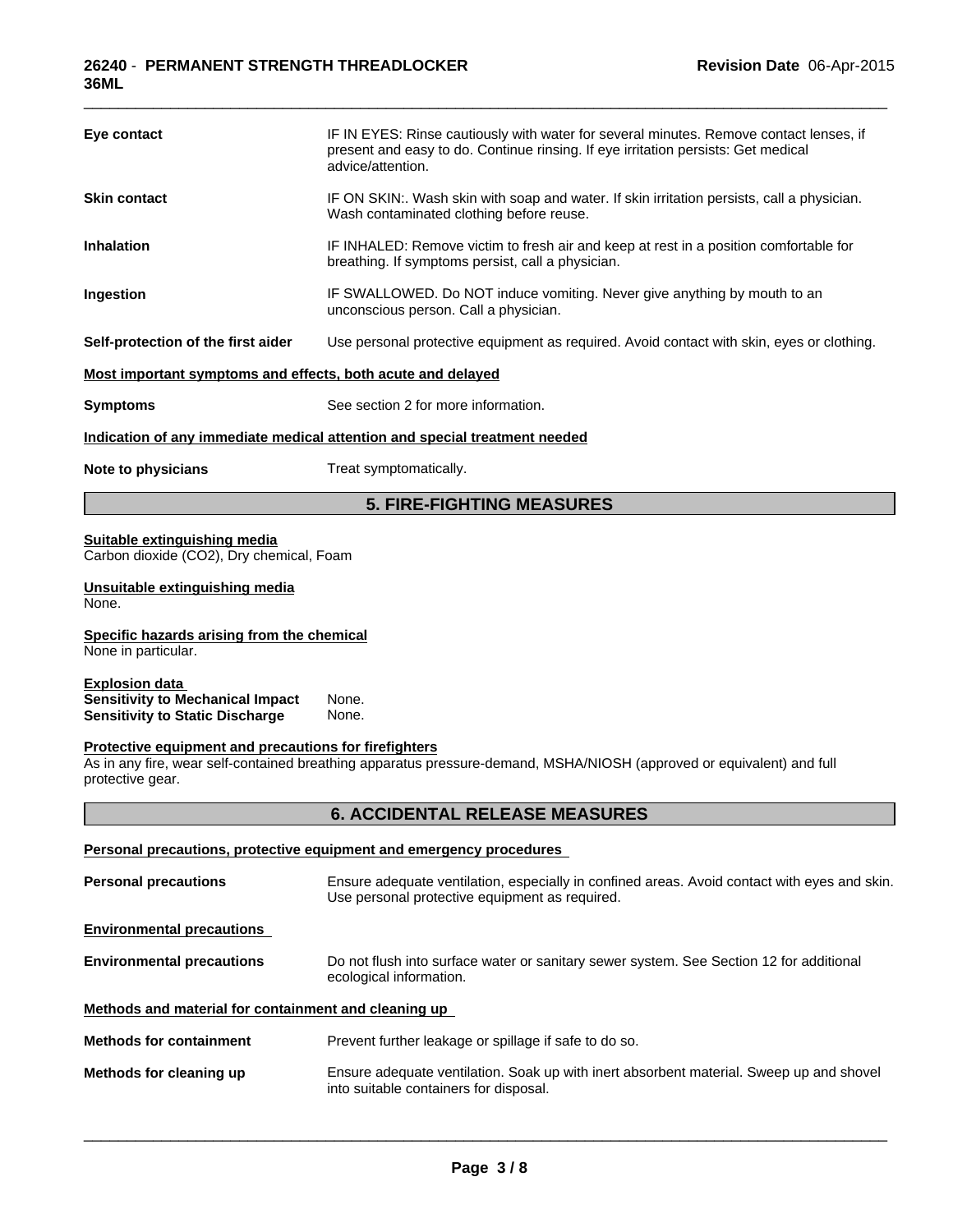| Prevention of secondary hazards                              | Clean contaminated objects and areas thoroughly observing environmental regulations.                                                                                                                                                                                             |
|--------------------------------------------------------------|----------------------------------------------------------------------------------------------------------------------------------------------------------------------------------------------------------------------------------------------------------------------------------|
|                                                              | <b>7. HANDLING AND STORAGE</b>                                                                                                                                                                                                                                                   |
| <b>Precautions for safe handling</b>                         |                                                                                                                                                                                                                                                                                  |
| Advice on safe handling                                      | Handle in accordance with good industrial hygiene and safety practice. Avoid breathing<br>vapors or mists. Avoid contact with skin, eyes or clothing. Wash thoroughly after handling.<br>Wash contaminated clothing before reuse. Use personal protective equipment as required. |
| Conditions for safe storage, including any incompatibilities |                                                                                                                                                                                                                                                                                  |
| <b>Storage Conditions</b>                                    | Keep containers tightly closed in a dry, cool and well-ventilated place.                                                                                                                                                                                                         |
| Incompatible materials                                       | Strong oxidizing agents, Peroxides, Reducing agent                                                                                                                                                                                                                               |
|                                                              | 8. EXPOSURE CONTROLS/PERSONAL PROTECTION                                                                                                                                                                                                                                         |
| <b>Control parameters</b>                                    |                                                                                                                                                                                                                                                                                  |
| <b>Appropriate engineering controls</b>                      |                                                                                                                                                                                                                                                                                  |
| <b>Engineering Controls</b>                                  | <b>Showers</b><br>Eyewash stations<br>Ventilation systems                                                                                                                                                                                                                        |
|                                                              | Individual protection measures, such as personal protective equipment                                                                                                                                                                                                            |
| <b>Eye/face protection</b>                                   | Wear safety glasses with side shields (or goggles).                                                                                                                                                                                                                              |
| Skin and body protection                                     | Wear protective gloves and protective clothing.                                                                                                                                                                                                                                  |
| <b>Respiratory protection</b>                                | Use NIOSH-approved air-purifying respirator with organic vapor cartridge or canister, as<br>appropriate.                                                                                                                                                                         |
| <b>General Hygiene Considerations</b>                        | Handle in accordance with good industrial hygiene and safety practice. Regular cleaning of<br>equipment, work area and clothing is recommended.                                                                                                                                  |
|                                                              | 9. PHYSICAL AND CHEMICAL PROPERTIES                                                                                                                                                                                                                                              |

\_\_\_\_\_\_\_\_\_\_\_\_\_\_\_\_\_\_\_\_\_\_\_\_\_\_\_\_\_\_\_\_\_\_\_\_\_\_\_\_\_\_\_\_\_\_\_\_\_\_\_\_\_\_\_\_\_\_\_\_\_\_\_\_\_\_\_\_\_\_\_\_\_\_\_\_\_\_\_\_\_\_\_\_\_\_\_\_\_\_\_\_\_

**Information on basic physical and chemical properties**

| <b>Physical state</b><br>Appearance<br>Odor<br><b>Odor threshold</b> | Liquid<br>Red<br>Mild<br>No information available |                  |
|----------------------------------------------------------------------|---------------------------------------------------|------------------|
| <b>Property</b>                                                      | Values                                            | Remarks • Method |
| рH                                                                   | No information available                          |                  |
| Melting point / freezing point                                       | No information available                          |                  |
| Boiling point / boiling range                                        | $> 149$ °C / $>300$ °F                            |                  |
| <b>Flash point</b>                                                   | $> 93$ °C $/ > 200$ °F                            |                  |
| <b>Evaporation rate</b>                                              | No information available                          |                  |
| Flammability (solid, gas)                                            | No information available                          |                  |
| <b>Flammability Limit in Air</b>                                     |                                                   |                  |
| Upper flammability limit:                                            | No information available                          |                  |
| Lower flammability limit:                                            | No information available                          |                  |
| Vapor pressure                                                       | No information available                          |                  |
| Vapor density                                                        | >1                                                | $Air = 1$        |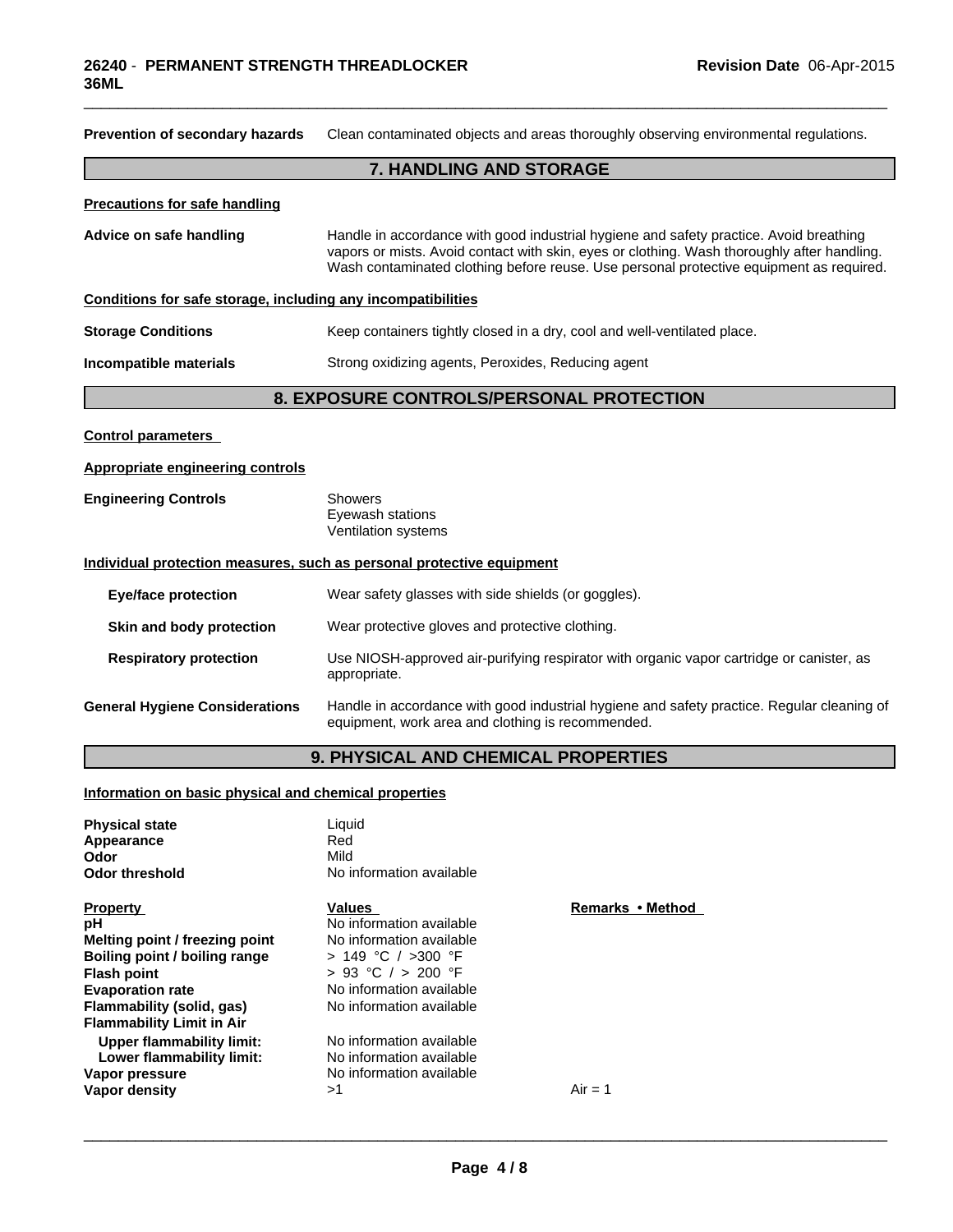| <b>Relative density</b>          | 1. |
|----------------------------------|----|
| <b>Water solubility</b>          | In |
| Solubility in other solvents     | N  |
| <b>Partition coefficient</b>     | N  |
| <b>Autoignition temperature</b>  | N  |
| <b>Decomposition temperature</b> | N  |
| <b>Kinematic viscosity</b>       | N  |
| <b>Dynamic viscosity</b>         | N  |
| <b>Explosive properties</b>      | N  |
| <b>Oxidizing properties</b>      | N  |
|                                  |    |

### **Other Information**

**VOC Content (%)**<br>Density

**Explosive properties** No information available **Oxidizing properties** No information available **No information available No information available No information available No information available Insoluble in water** No information available **No information available** 

1.1

\_\_\_\_\_\_\_\_\_\_\_\_\_\_\_\_\_\_\_\_\_\_\_\_\_\_\_\_\_\_\_\_\_\_\_\_\_\_\_\_\_\_\_\_\_\_\_\_\_\_\_\_\_\_\_\_\_\_\_\_\_\_\_\_\_\_\_\_\_\_\_\_\_\_\_\_\_\_\_\_\_\_\_\_\_\_\_\_\_\_\_\_\_

**Softening point No information available**<br> **Molecular weight No information available** No information available<br><2% **Density Constitution No information available**<br> **Bulk density No information available No information available** 

# **10. STABILITY AND REACTIVITY**

## **Reactivity**

No data available

## **Chemical stability**

Stable under recommended storage conditions.

#### **Possibility of Hazardous Reactions**

None under normal processing.

### **Conditions to avoid**

Excessive heat.

#### **Incompatible materials**

Strong oxidizing agents, Peroxides, Reducing agent

### **Hazardous Decomposition Products**

Carbon oxides

## **11. TOXICOLOGICAL INFORMATION**

## **Information on likely routes of exposure**

| <b>Inhalation</b>   | May be harmful by inhalation.                                                      |
|---------------------|------------------------------------------------------------------------------------|
| Eye contact         | Contact with eyes may cause irritation. May cause redness and tearing of the eyes. |
| <b>Skin contact</b> | May cause skin irritation and/or dermatitis.                                       |
| Ingestion           | May be harmful if swallowed.                                                       |

| <b>Chemical Name</b>                                             | Oral LD50                            | <b>Dermal LD50</b>        | <b>Inhalation LC50</b>   |
|------------------------------------------------------------------|--------------------------------------|---------------------------|--------------------------|
| <b>IDIMETHYLBENZYL</b><br><b>HYDROPEROXIDE</b><br>$180 - 15 - 9$ | ′ Rat<br>$=$ 382 mg/kg $\frac{1}{2}$ | = 0.126 mL/kg<br>( Rabbit | $= 220$ ppm<br>(Rat) 4 h |

## **Information on toxicological effects**

**Symptoms** No information available.

### **Delayed and immediate effects as well as chronic effects from short and long-term exposure**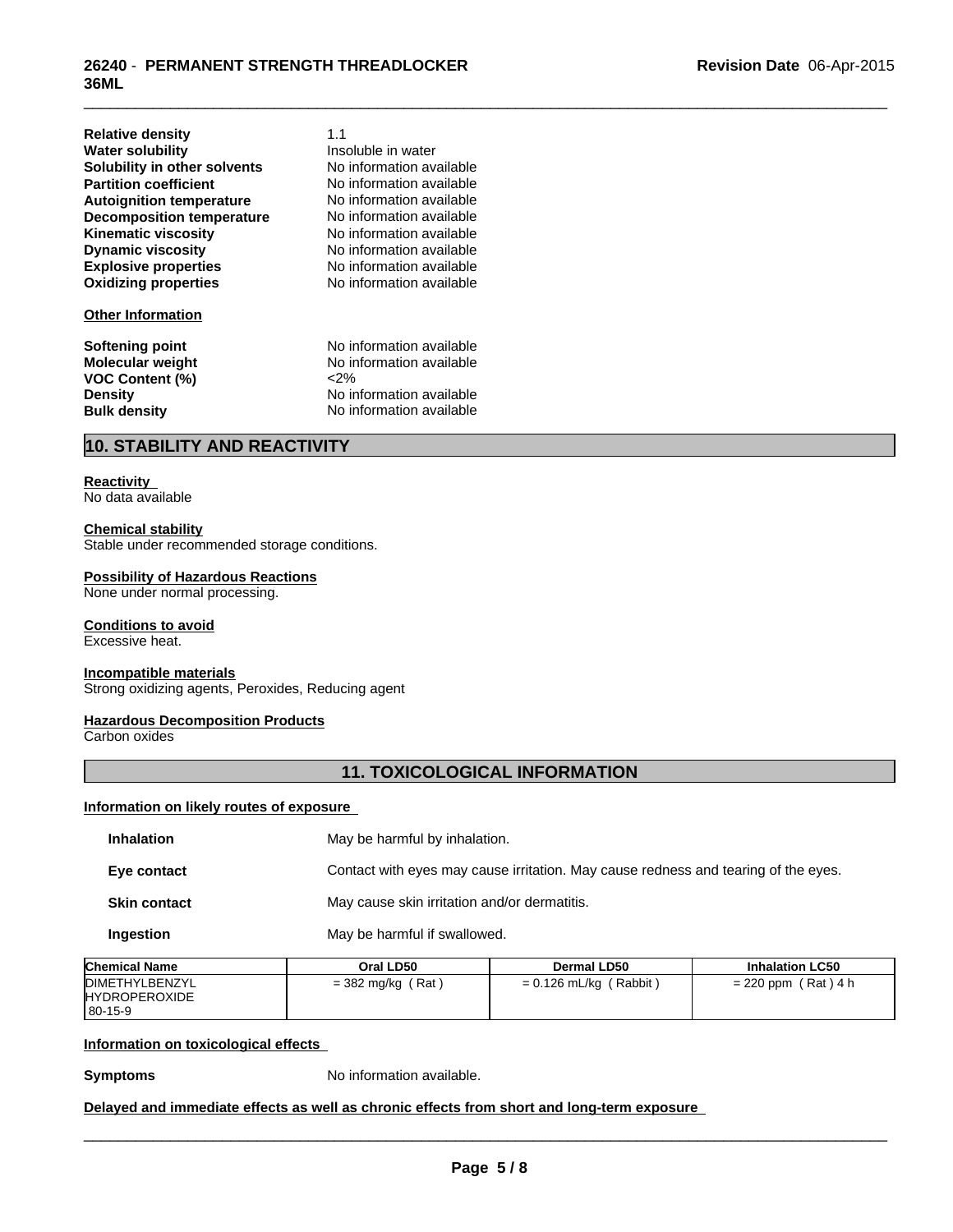| <b>Sensitization</b><br>Germ cell mutagenicity<br>Carcinogenicity | No information available.<br>No information available. |             | The table below indicates whether each agency has listed any ingredient as a carcinogen. |             |
|-------------------------------------------------------------------|--------------------------------------------------------|-------------|------------------------------------------------------------------------------------------|-------------|
| <b>Chemical Name</b>                                              | <b>ACGIH</b>                                           | <b>IARC</b> | <b>NTP</b>                                                                               | <b>OSHA</b> |
| <b>SACCHARIN</b><br>81-07-2                                       |                                                        | Group 3     |                                                                                          |             |
| Not classifiable as a human carcinogen                            | IARC (International Agency for Research on Cancer)     |             |                                                                                          |             |

\_\_\_\_\_\_\_\_\_\_\_\_\_\_\_\_\_\_\_\_\_\_\_\_\_\_\_\_\_\_\_\_\_\_\_\_\_\_\_\_\_\_\_\_\_\_\_\_\_\_\_\_\_\_\_\_\_\_\_\_\_\_\_\_\_\_\_\_\_\_\_\_\_\_\_\_\_\_\_\_\_\_\_\_\_\_\_\_\_\_\_\_\_

**The following values are calculated based on chapter 3.1 of the GHS document** .

| ATEmix (oral)                 | 819 mg/ka  |
|-------------------------------|------------|
| <b>ATEmix (dermal)</b>        | 2448 mg/kg |
| ATEmix (inhalation-dust/mist) | 1.1 ma/l   |

## **12. ECOLOGICAL INFORMATION**

#### **Ecotoxicity**

95.6% of the mixture consists of components(s) of unknown hazards to the aquatic environment

| <b>Chemical Name</b>                                           | Algae/aguatic plants | Fish                                              | Crustacea                         |  |
|----------------------------------------------------------------|----------------------|---------------------------------------------------|-----------------------------------|--|
| <b>DIMETHYLBENZYL</b><br><b>HYDROPEROXIDE</b><br>$80 - 15 - 9$ |                      | 3.9: 96 h Oncorhynchus mykiss<br>mg/L LC50 static | $ 7:24$ h Daphnia magna mg/L EC50 |  |
| <b>SACCHARIN</b><br>$81-07-2$                                  |                      | 18300: 96 h Pimephales promelas<br>ma/L LC50      |                                   |  |

### **Persistence and degradability**

No information available.

# **Bioaccumulation**

No information available.

#### **Mobility**

No information available.

#### **Other adverse effects**

No information available

# **13. DISPOSAL CONSIDERATIONS**

#### **Waste treatment methods**

| <b>Disposal of wastes</b> | Disposal should be in accordance with applicable regional, national and local laws and |
|---------------------------|----------------------------------------------------------------------------------------|
|                           | regulations.                                                                           |
|                           |                                                                                        |

**Contaminated packaging Do not reuse container.** 

**US EPA Waste Number** Not applicable

| <b>Chemical Name</b>            | <b>RCRA</b> | <b>RCRA-</b><br>- Basis for Listing | <b>RCRA - D Series Wastes</b> | <b>RCRA - U Series Wastes</b> |
|---------------------------------|-------------|-------------------------------------|-------------------------------|-------------------------------|
| <b>DIMETHYLBENZYL</b>           |             |                                     |                               | U096                          |
| <b>HYDROPEROXIDE</b><br>80-15-9 |             |                                     |                               |                               |

This product contains one or more substances that are listed with the State of California as a hazardous waste.

| <b>Chemical Name</b>                                            | California Hazardous Waste Status |
|-----------------------------------------------------------------|-----------------------------------|
| /L HYDROPEROXIDE<br>LBENZYL<br><b>DIMET</b><br><b>LIV'</b><br>- | Toxic                             |
| $80 - 15 - 9$                                                   | lanitable                         |
|                                                                 |                                   |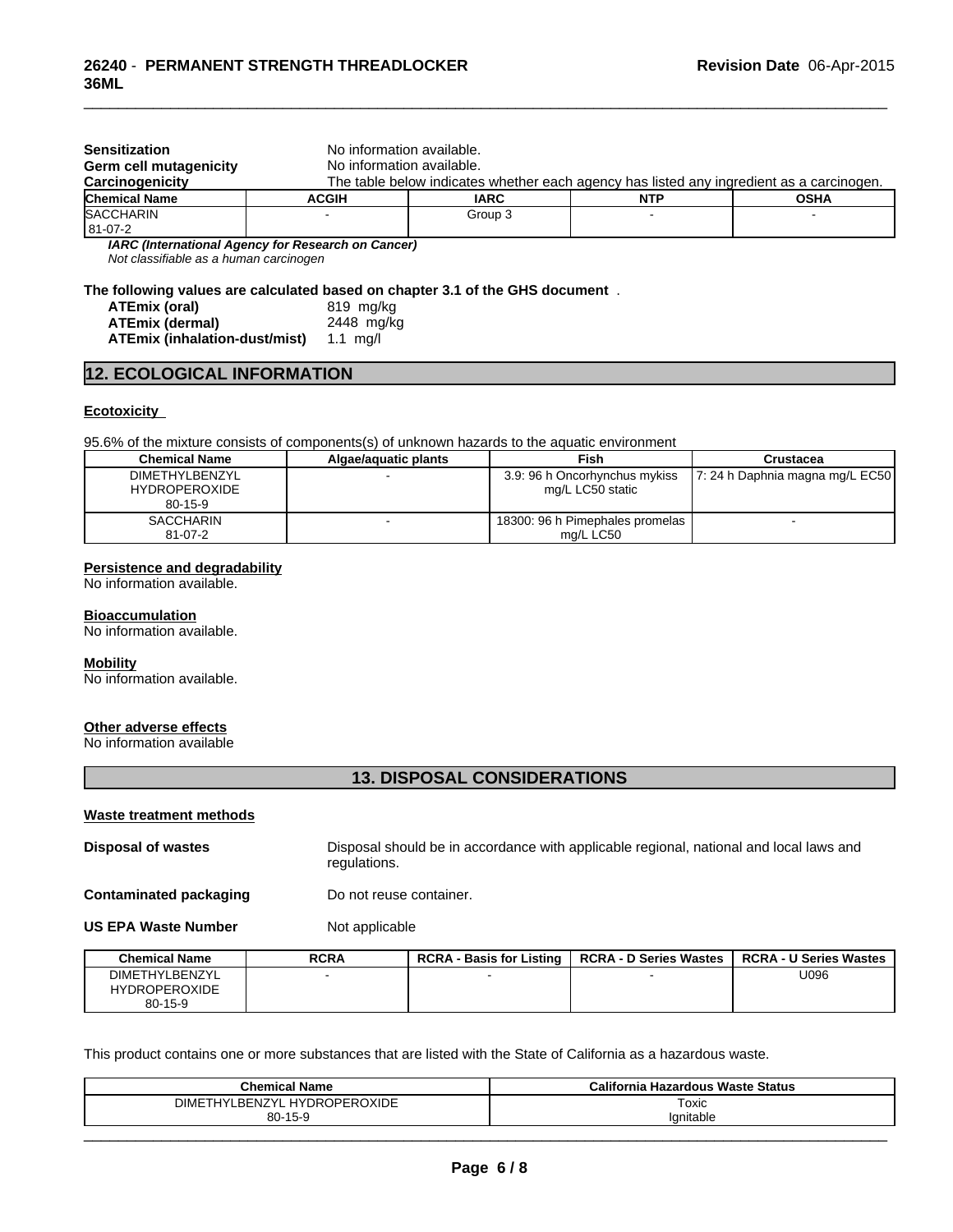## **14. TRANSPORT INFORMATION**

| DOT<br>Proper shipping name:         | Not regulated |
|--------------------------------------|---------------|
| <b>IATA</b><br>Proper shipping name: | Not regulated |
| <b>IMDG</b><br>Proper shipping name: | Not regulated |

## **15. REGULATORY INFORMATION**

| <b>International Inventories</b> |             |
|----------------------------------|-------------|
| TSCA                             | Complies    |
| <b>DSL/NDSL</b>                  | Complies    |
| <b>EINECS/ELINCS</b>             | Not Listed. |
| <b>ENCS</b>                      | Complies    |
| <b>IECSC</b>                     | Complies    |
| KECL                             | Complies    |
| <b>PICCS</b>                     | Complies    |
| AICS                             | Complies    |

**Legend:** 

**TSCA** - United States Toxic Substances Control Act Section 8(b) Inventory **DSL/NDSL** - Canadian Domestic Substances List/Non-Domestic Substances List **EINECS/ELINCS** - European Inventory of Existing Chemical Substances/European List of Notified Chemical Substances **ENCS** - Japan Existing and New Chemical Substances **IECSC** - China Inventory of Existing Chemical Substances **KECL** - Korean Existing and Evaluated Chemical Substances **PICCS** - Philippines Inventory of Chemicals and Chemical Substances

**AICS** - Australian Inventory of Chemical Substances

## **US Federal Regulations**

## **SARA 313**

Section 313 of Title III of the Superfund Amendments and Reauthorization Act of 1986 (SARA). This product contains a chemical or chemicals which are subject to the reporting requirements of the Act and Title 40 of the Code of Federal Regulations, Part 372

#### **CWA (Clean Water Act)**

This product does not contain any substances regulated as pollutants pursuant to the Clean Water Act (40 CFR 122.21 and 40 CFR 122.42)

### **CERCLA**

This material, as supplied, contains one or more substances regulated as a hazardous substance under the Comprehensive Environmental Response Compensation and Liability Act (CERCLA) (40 CFR 302)